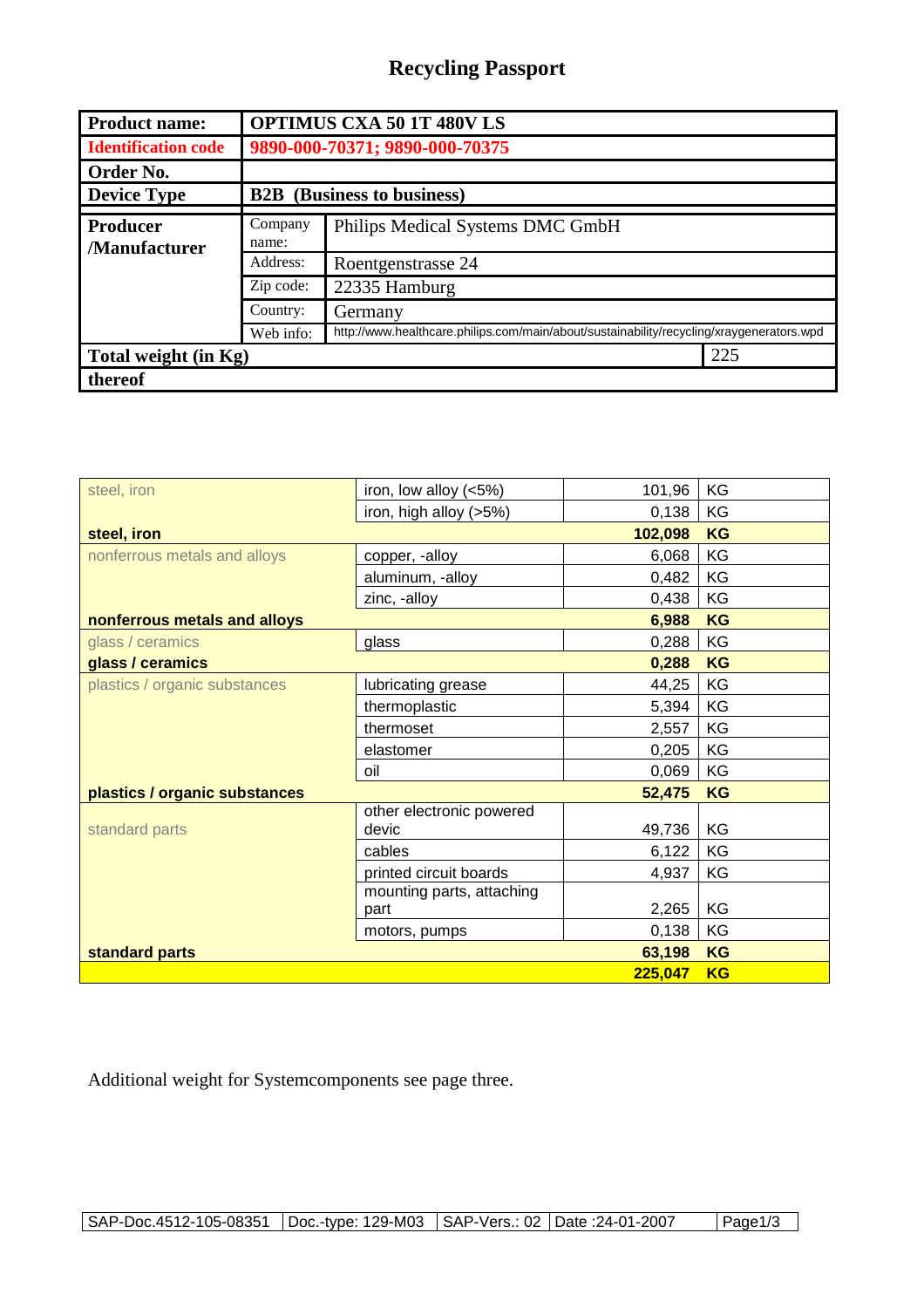| <b>Recycle info</b>                      |                                                                                                                                                                                                                                                             |                                                     |
|------------------------------------------|-------------------------------------------------------------------------------------------------------------------------------------------------------------------------------------------------------------------------------------------------------------|-----------------------------------------------------|
| <b>General Hazards</b><br>(Desinfection) | For dismantling activities Treatment Facilities must<br>consider the national requirements.<br>For personnel which can come into contact with<br>contaminated material, preventive measures pursuant to<br>national requirements must be taken into account |                                                     |
| <b>Hazardous</b><br><b>Substances</b>    | <b>Substances:</b>                                                                                                                                                                                                                                          | <b>Location</b>                                     |
| To be removed                            | Contact springs: Copperberyllium CuBe                                                                                                                                                                                                                       | Figure 2                                            |
|                                          |                                                                                                                                                                                                                                                             |                                                     |
| <b>Batteries</b><br>To be removed        | <b>Type:</b><br>Lithium chrome cell, 3V<br>Lithium chrome cell, 3V                                                                                                                                                                                          | <b>Location</b><br>Figure 1 $(1)$<br>Figure 1 $(2)$ |
|                                          | <b>Item</b>                                                                                                                                                                                                                                                 | <b>Location</b>                                     |
| <b>Special attention</b>                 | Pb is present in the soldering process of PCBs                                                                                                                                                                                                              | Figure 1, 2                                         |
| <b>Fluids / Gases</b>                    | <b>Item</b>                                                                                                                                                                                                                                                 | <b>Location</b>                                     |
|                                          |                                                                                                                                                                                                                                                             |                                                     |
|                                          | Transformer Oil, Shell Diala<br>HV-transformer oil contains no PCBs                                                                                                                                                                                         | Figure 1 $(3)$                                      |